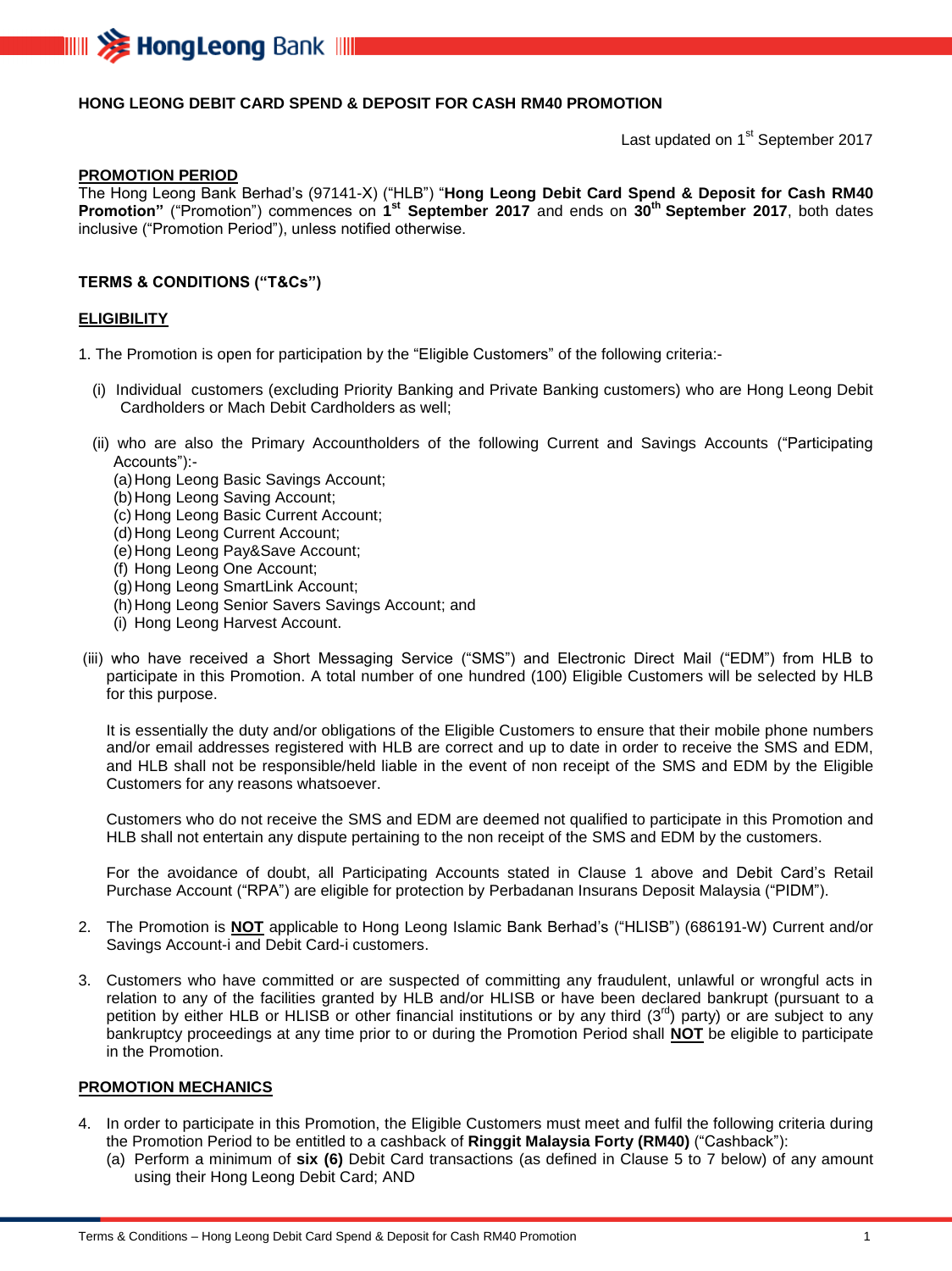

(b) Maintain / Achieve a Monthly Incremental Deposit (as defined in Clause 8 to 11 below) of a minimum amount of **Ringgit Malaysia Two Thousand (RM2,000)**.

[Clause 4(a) and (b) are collectively known as "Promotion Criterias"].

- 5. Debit Card transactions refer to Debit Card Present and Card-Not-Present transactions including but not limited to local and overseas retail point-of-sale purchases (Contact and/or Contactless), online purchases, auto-billing and Touch 'n Go reloads which are successfully recorded and posted to the Eligible Customers' RPA but EXCLUDE the following transactions:
	- (a) Automated Teller Machine ("ATM") withdrawal;
	- (b) Refunded, disputed, unsuccessful, reversed/void, unauthorized, fraudulent or unlawful transactions;
	- (c) Payment of Debit Card Issuance Fee/ Annual Fee/ Renewal Fee; and
	- (d) Any other form of services or miscellaneous fees (including Penalty Charges) imposed by HLB.
- 6. Debit Card transactions made in foreign currencies will be converted and computed in Ringgit Malaysia (RM) based on the conversion rate determined by HLB at the time of transactions.
- 7. Eligible Customers can only participate in this Promotion with one (1) Hong Leong Debit Card.

8. Monthly Incremental Deposit is defined as the Daily Average Balance ('DAB") of the Participating Accounts throughout the Promotion Period minus the closing balance on  $31<sup>st</sup>$  August 2017. *DAB = Sum of daily end day balances throughout the Promotion Period Number of days throughout the Promotion Period i.e. thirty (30) days*

## *Monthly Incremental Deposit = DAB – Closing Balance on 31st August 2017*

- 9. For the purpose of this Promotion, all deposits must be New Funds. For the avoidance of doubt, New Funds are:
	- (a) Cash, interbank GIRO, new funds received via telegraphic transfer from other banks, local cheque or banker's cheque issued by other banks; and/or
	- (b) Proceeds arising from the redemption of equity, unit trust funds, bonds and/or Hong Leong Invest Safe that are re-deposited into any of the Participating Accounts.
- 10. "New Funds" are **NOT**:
	- (a) Maturing Fixed Deposit ("FD"), Term Deposit-i ("TD-i"), General Investment Account ("GIA") or premature withdrawal of FD, TD-i or GIA; and/or
	- (b) Inter-branch transfer within HLB and HLISB including third (3rd) party transfer.
- 11. For Eligible Customers with multiple Participating Accounts, their DAB in each Participating Account shall be aggregated to calculate the total Monthly Incremental Deposits to entitle for the Cashback.
- 12. HLB will track the Eligible Customers' entitlement automatically at the end of the Promotion Period based on the Promotion Criterias met. No registration of participation is required.
- 13. HLB shall not be liable and responsible for any failure or delay in transmission and/or reflection in the Eligible Customers' RPA on the relevant Debit Card transactions and/or Participating Account on the relevant deposits transactions which may result in the Eligible Customers being omitted from receiving or not entitled to the Cashback for the Promotion.
- 14. Total Cashback payout is capped at **Ringgit Malaysia Four Thousand only (RM4,000)** under this Promotion and it is limited to **one hundred (100)** Eligible Customers throughout the Promotion Period. Each Eligible Customer is entitled to **Ringgit Malaysia Forty** (**RM40)** only regardless of the number of Hong Leong Debit Card(s) and/or Participating Account(s) that he/she has with HLB.
- 15. The Eligible Customers' Hong Leong Debit Cards and RPA as well as Participating Account(s) must remain open, active and valid with a minimum account balance of **Ringgit Malaysia Two Hundred (RM200)** from **1 st September 2017** until **31st December 2017** for the purpose of the Cashback crediting, failing which, the Eligible Customers shall be disqualified from receiving the Cashback and the Cashback shall be forfeited.
- 16. Cashback will be credited into the Eligible Customers' RPA no later than **31st December 2017**. Nevertheless, HLB will not be responsible for any delay in crediting the Cashback.
- 17. The Eligible Customers shall be notified by HLB on the successful crediting of Cashback either in writing, by phone, by SMS, by posting the Eligible Customers' names and Hong Leong Debit Card numbers (in masked